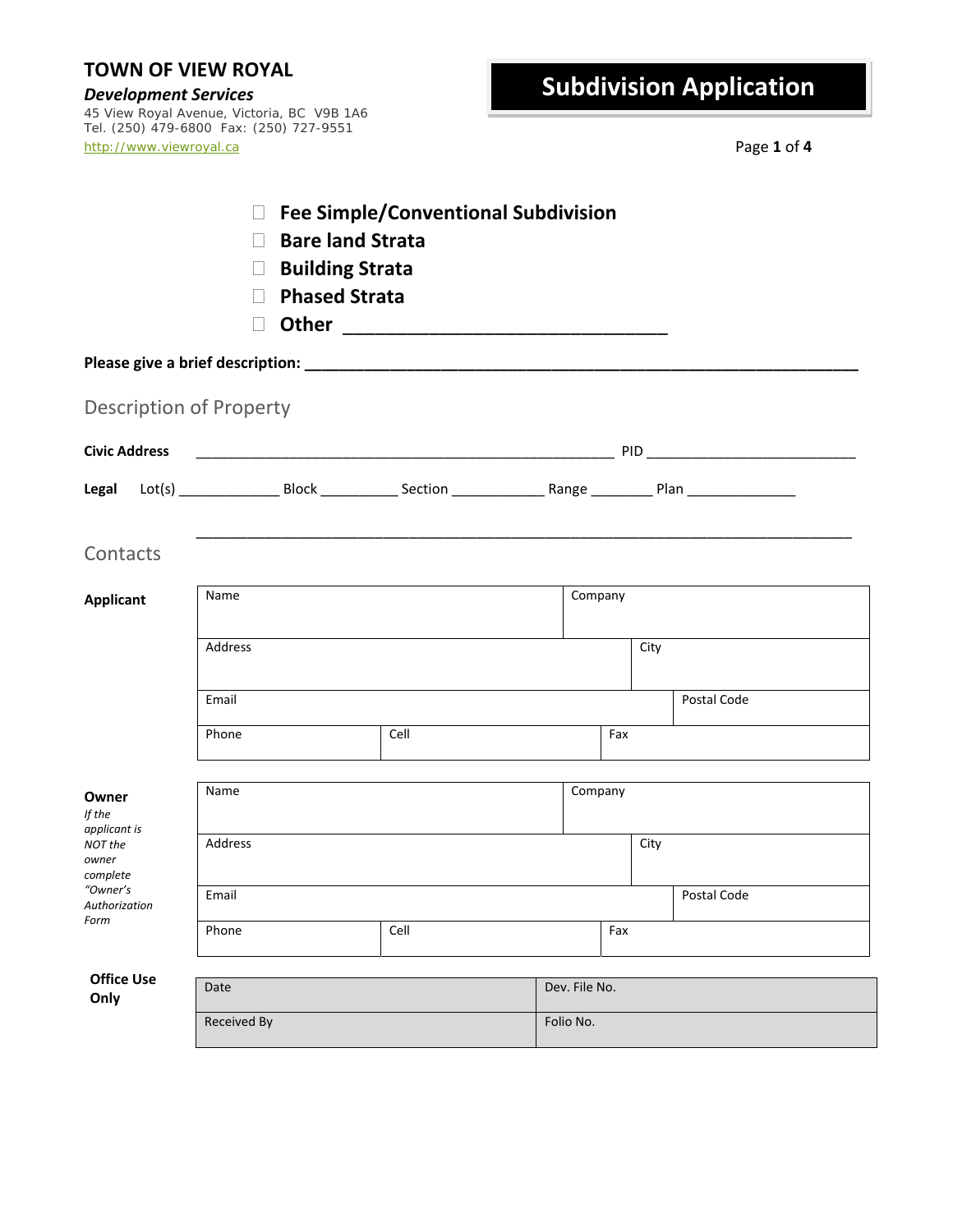*Development Services* 45 View Royal Avenue, Victoria, BC V9B 1A6 Tel. (250) 479-6800 Fax: (250) 727-9551 http://www.viewroyal.ca Page **2** of **4**

# **Subdivision Application**

### *Authorization of Owner to make a Subdivision Application*

| Date:                                                 |                                                                                                                  |      |  |  |  |  |  |  |  |  |
|-------------------------------------------------------|------------------------------------------------------------------------------------------------------------------|------|--|--|--|--|--|--|--|--|
|                                                       |                                                                                                                  |      |  |  |  |  |  |  |  |  |
|                                                       |                                                                                                                  |      |  |  |  |  |  |  |  |  |
|                                                       |                                                                                                                  |      |  |  |  |  |  |  |  |  |
|                                                       |                                                                                                                  |      |  |  |  |  |  |  |  |  |
| (please print name(s))<br>to apply for the following: |                                                                                                                  |      |  |  |  |  |  |  |  |  |
|                                                       | Fee Simple/Conventional Subdivision<br><b>Bare land Strata</b><br><b>Building Strata</b><br><b>Phased Strata</b> |      |  |  |  |  |  |  |  |  |
| on my/our behalf.                                     |                                                                                                                  |      |  |  |  |  |  |  |  |  |
| Signature of Owner                                    |                                                                                                                  | Date |  |  |  |  |  |  |  |  |
| Signature of Owner                                    |                                                                                                                  | Date |  |  |  |  |  |  |  |  |
| Signature of Owner                                    |                                                                                                                  | Date |  |  |  |  |  |  |  |  |
| Signature of Owner                                    |                                                                                                                  | Date |  |  |  |  |  |  |  |  |

Personal information collected on this form is collected for the purpose of processing this application and for administration and enforcement. The personal information is collected under the authority of the *Local Government Act* and pursuant to *Section 26 of the Freedom of Information and Protection of Privacy Act*. If you have any questions about this collection, contact the Director of Planning, 45 View Royal Avenue, Victoria, BC, V9B 1A6. Ph. 250‐479‐6800.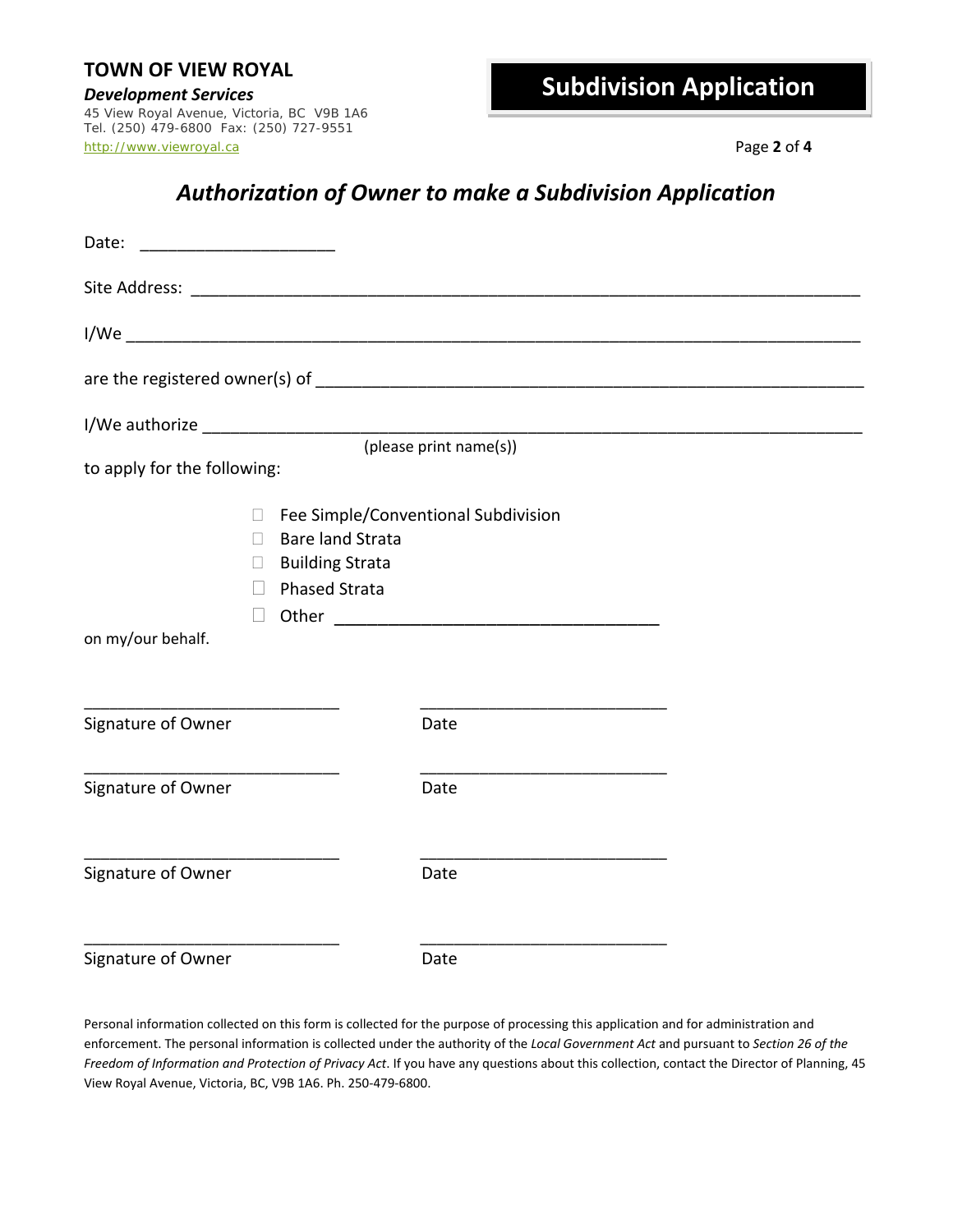*Development Services* 45 View Royal Avenue, Victoria, BC V9B 1A6 Tel. (250) 479-6800 Fax: (250) 727-9551 http://www.viewroyal.ca Page **3** of **4**

## **Subdivision Application**

## *A complete application for Subdivision contains:*

- $\Box$  Fully completed application form
- $\Box$  Letter addressed to the Approving Officer explaining details of the proposal
- $\Box$  Copy of current Certificate of Title (no older than 30 days) and copies of any title restrictions e.g. restrictive covenants, easements, rights of way
- □ BC Land Surveyors Certificate (BCLS) confirming current parcel size, location of existing buildings if applicable and any existing easements or rights‐of‐way
- $\Box$  The proposed plan of subdivision prepared by a BC Land Surveyor (BCLS) at a scale of 1:100 including location of any proposed buildings or proposed building envelopes (if applicable)
- $\Box$  A conceptual site servicing and access plan at the same scale, including any existing and proposed easements or rights‐of‐way
- $\Box$  Tree Inventory and Tree Protection Plan (if applicable)
- □ Contaminated Sites Information
- **One digital copy and one paper copy of plans and all submittal documents.**
- Application Fees (*Please contact Development Services to determine the total fees for your application*). The appropriate fees must be submitted at the time of application

*Supplementary Information* (to be determined based on the type, scale and location of the project)

- □ Archaeological Impact Assessment
- Geotechnical Assessment
- □ Riparian Area Assessment
- □ Transportation Report *(Report quidelines available on the Town's website)*
- □ Environmental Overview Assessment
- $\Box$  Other information as required by the Approving Officer